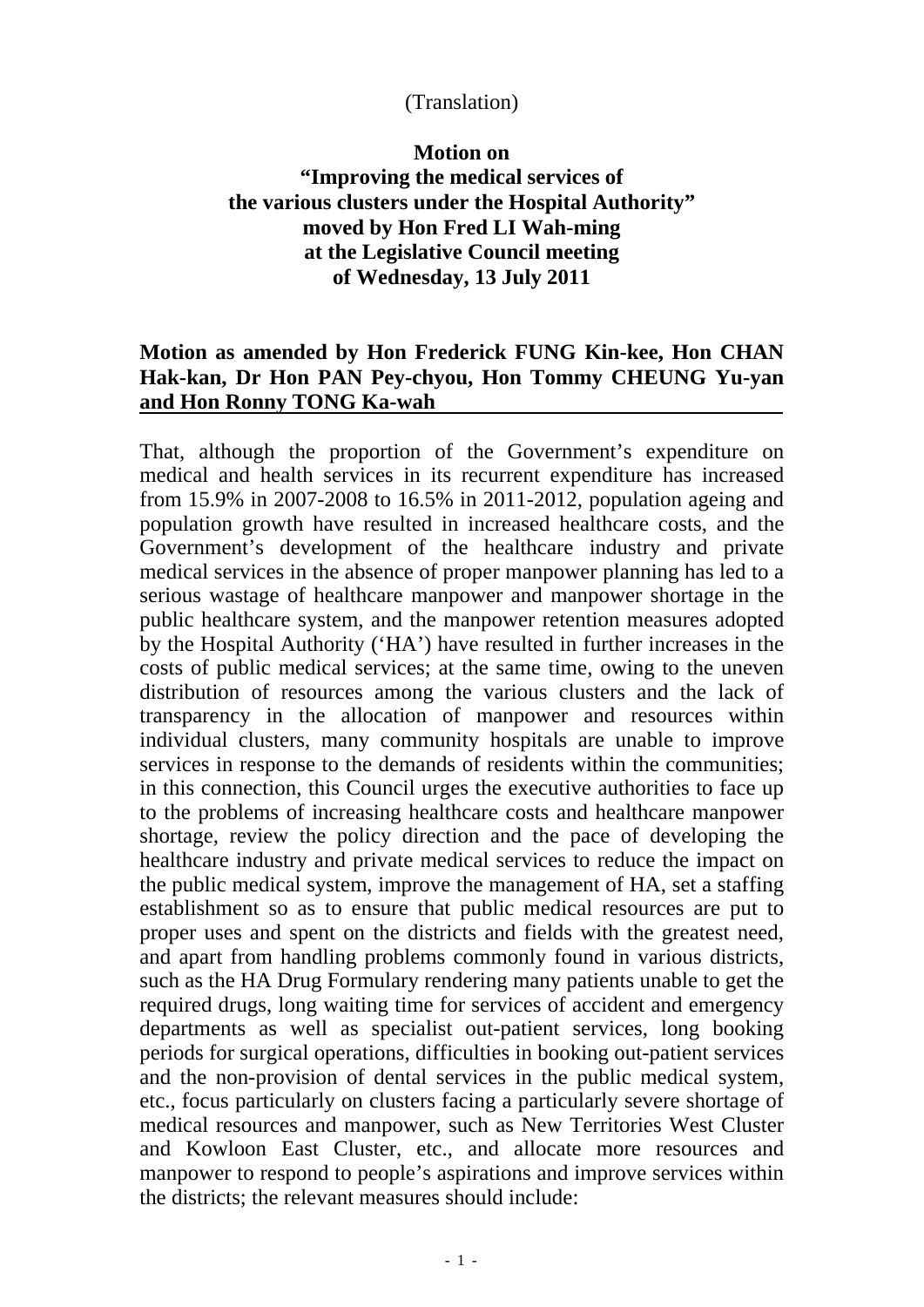- (a) to expand United Christian Hospital and include the provision of oncology services;
- (b) to extend the services of Tseung Kwan O Hospital, provide a more comprehensive range of healthcare services, and draw up a timetable for equipping it with delivery rooms;
- (c) to introduce 24-hour out-patient services or services of the Accident and Emergency Department in Our Lady of Maryknoll Hospital;
- (d) to expeditiously and fully launch the new facilities at Pok Oi Hospital, which was redeveloped in 2007, for service commencement;
- (e) to relocate Shek Kip Mei Health Centre and upgrade it to an integrated health services centre, so as to rectify its existing problems of remote location and inadequate facilities, etc.;
- (f) to extend the services of North District Hospital by providing in-patient services in its Paediatrics and Adolescent Medicine Department, strengthen the support for its Accident and Emergency Department, and, in view of the various major medical incidents at North District Hospital, to raise the number and quality of its healthcare personnel; and
- (g) to improve transportation support for Lantau Island residents going to Princess Margaret Hospital, and expeditiously complete the construction of North Lantau Hospital, so as to provide medical services for Lantau Island residents;
- (h) to finalize the planning details of the district hospital under the Kai Tak Development, and require that the hospital must benefit the residents in Wong Tai Sin District;
- (i) to reinstate emergency obstetric services at North District Hospital;
- (j) for facilitating the integration and comprehensive development of public medical services on Lantau Island, to relocate the existing Tung Chung Health Centre to North Lantau Hospital under construction, and develop an integrated Chinese medicine services centre in the existing site vacated by the health centre;
- (k) focusing on the impact of mainland pregnant women giving birth in Hong Kong on the medical system in Hong Kong, including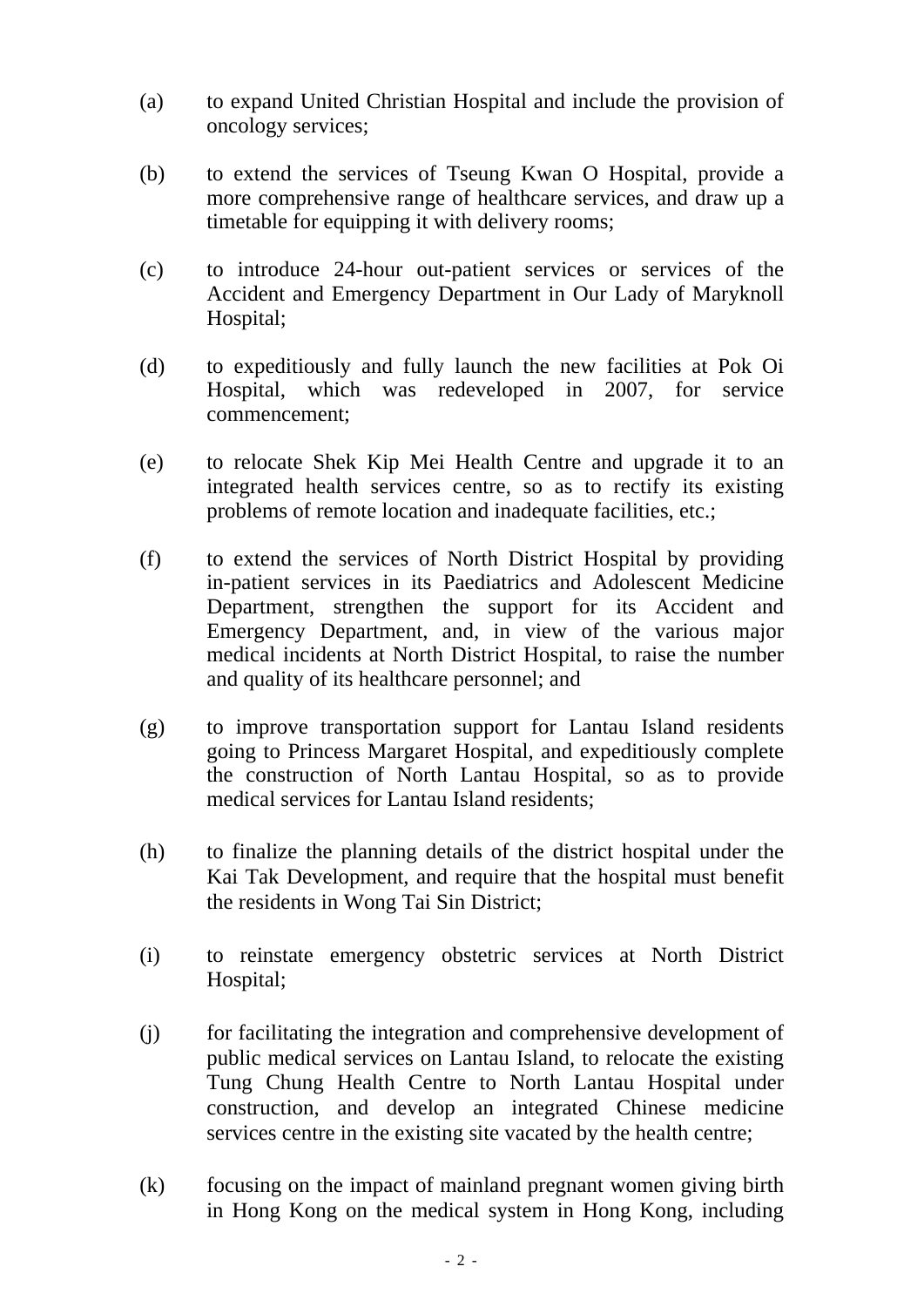the impact on obstetrics and gynaecology, neonatal intensive care as well as maternal and child health centre services, to conduct a comprehensive assessment and proceed with planning of manpower and resources, so as to avoid affecting the quality of overall medical services; and

- (l) to expeditiously establish the remaining three public Chinese medicine out-patient clinics for honouring the undertaking of establishing public Chinese medicine out-patient clinics in all 18 districts, and proactively introduce Chinese medicine in-patient services and conjoint Chinese medicine and Western medicine consultations in the various clusters;
- (m) to expeditiously introduce men's medical check-up and specialist services;
- (n) apart from the Centre of Excellence in Paediatrics and the Centre of Excellence in Neuroscience, to expeditiously implement the establishment of an acute general hospital at the Kai Tak site, so as to share the burden of meeting Kowloon East residents' demand for public medical services;
- (o) to expedite the completion of Tin Shui Wai Hospital, and before the commencement of the Hospital's services, to expeditiously launch the integrated clinic building in Tin Shui Wai Area 109, so as to cope with the demand of Tin Shui Wai's residents for medical services;
- (p) to honour the undertaking of reinstating the provision of urology services at Yan Chai Hospital after its redevelopment;
- (q) to introduce obstetrics and gynaecology hospitalization and delivery care services at North District Hospital;
- (r) before the completion of North Lantau Hospital, to maintain and improve the holiday and evening clinic services in Tung Chung; and
- (s) to implement the provision of general out-patient and family medicine clinic services in Siu Sai Wan; and
- (t) to conduct studies on separately handling Hong Kong people's pregnant wives on the Mainland and other Mainland pregnant women under the quota system for admission of non-local pregnant women giving birth in public hospitals, and provide the